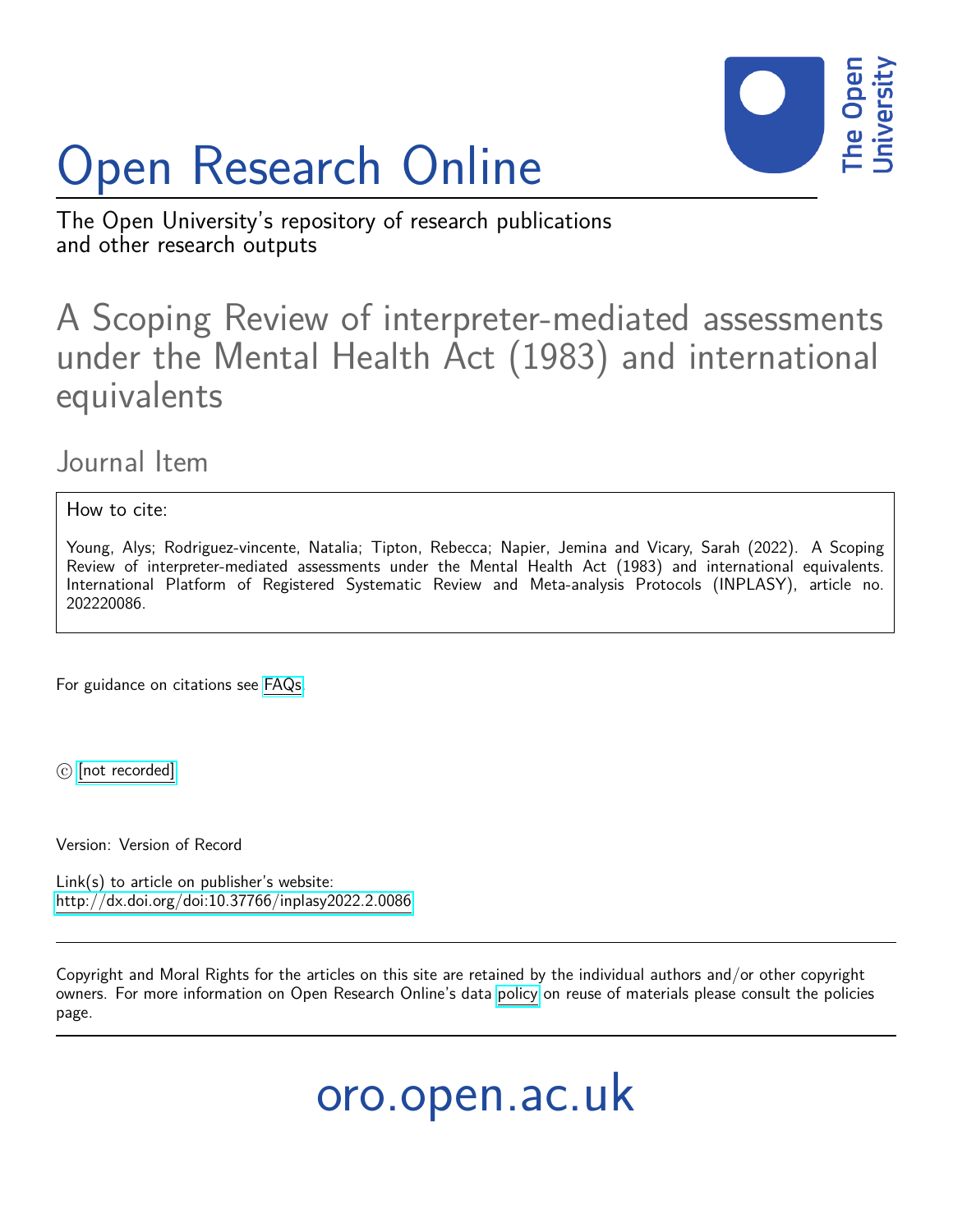# INPLASY PROTOCOL

To cite: Young et al. A Scoping Review of interpreter-mediated assessments under the Mental Health Act (1983) and international equivalents. Inplasy protocol 202220086. doi: 10.37766/inplasy2022.2.0086

Received: 20 February 2022

Published: 21 February 2022

### **Corresponding author: Alys Young**

**alys.young@manchester.co.uk**

**Author Affiliation: University of Manchester** 

**Support: NIHR SSCR (Ref #P172).** 

**Review Stage at time of this submission: Formal screening of search results against eligibility criteria.** 

**Conflicts of interest: None declared.**

### **A Scoping Review of interpretermediated assessments under the Mental Health Act (1983) and international equivalents**

Young, A<sup>1</sup>; Rodríguez Vicente, N<sup>2</sup>; Tipton, R<sup>3</sup>; Napier, J<sup>4</sup>; Vicary, S<sup>5</sup>; Hulme, C<sup>6</sup>.

**Review question / Objective: The purpose of this scoping review is to identify and evaluate available evidence concerning assessments under the Mental Health Act (1983) (MHA) (and international equivalents) which are carried out with the assistance of a spoken or signed language interpreter. 'International equivalents' refers to pieces of legislation in countries other than England and Wales that concern formal assessment for compulsory assessment and treatment, including hospital detention, with respect to a mental disorder. [Both the specific Act that applies to England and Wales and its international equivalents are henceforth referred to as MHA]. The guiding questions are: • What are the enablers and barriers to good practice in interpreter mediated MHA assessments? • To what extent and how might interpreter mediation support or impede the legal rights and best interests of those assessed under the MHA? The aim is to determine whether the body of research available to date is sufficient to inform evidence-based guidelines for interpreters and for mental health professionals, in particular those who have the duty to make decisions under the MHA, known in England and Wales as Approved Mental Health Professional (AMHPs), to work in a joint and effective manner.** 

**INPLASY registration number:** This protocol was registered with the International Platform of Registered Systematic Review and Meta-Analysis Protocols (INPLASY) on 21 February 2022 and was last updated on 21 February 2022 (registration number INPLASY202220086).

### **INTRODUCTION**

**Review question / Objective: The purpose of this scoping review is to identify and**  **evaluate available evidence concerning assessments under the Mental Health Act (1983) (MHA) (and international equivalents) which are carried out with the assistance**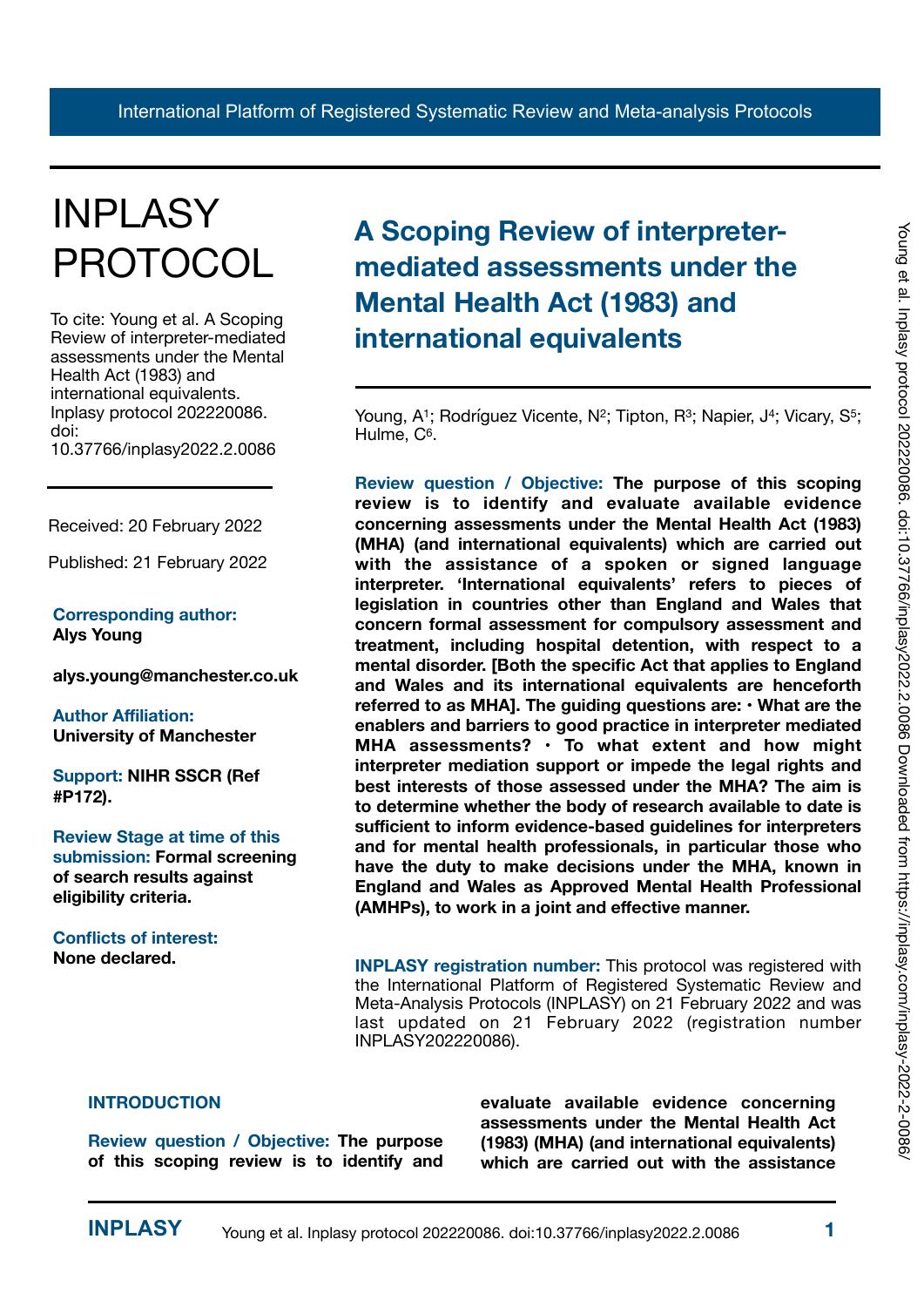**of a spoken or signed language interpreter. 'International equivalents' refers to pieces of legislation in countries other than England and Wales that concern formal assessment for compulsory assessment and treatment, including hospital detention, with respect to a mental disorder. [Both the specific Act that applies to England and Wales and its international equivalents are henceforth referred to as MHA]. The guiding questions are: • What are the enablers and barriers to good practice in interpreter mediated MHA assessments? • To what extent and how might interpreter mediation support or impede the legal rights and best interests of those assessed under the MHA? The aim is to determine whether the body of research available to date is sufficient to inform evidence-based guidelines for interpreters and for mental health professionals, in particular those who have the duty to make decisions under the MHA, known in England and Wales as Approved Mental Health Professional (AMHPs), to work in a joint and effective manner.** 

**Rationale: Creating the best communication possible or, as the Code of Practice to states, "interviewing in a suitable manner" (Department of Health 2015 para 14.49) is a priority during MHA assessments. In these events, there is a requirement to ensure a person's language needs are fully met if they do not use spoken English. This language gap can be bridged through spoken language and sign language interpreters. There has been growing attention to differences in outcomes of MHA assessments involving members of some Black, Asian and Minority Ethnic (BAME) communities in England and Wales (DHSC 2018; DHSC, 2019). However, this is not the same as paying attention to best practice in cases where a person's language may differ from English and where an interpreter is required. (Not all members of minority ethnic communities use a language other than spoken English). This scoping review aims to address this gap in the literature.** 

**Condition being studied: This scoping review concerns people assessed under**  **the MHA through signed or spoken language interpreters. People assessed under the MHA may experience a range of mental disorders that might require them to be detained in hospital for assessment and/or treatment (or under treatment orders in the community) if they are unable or unwilling to be detained or receive treatment on a voluntary basis. Detention in hospital (and mandatory Community Treatment Orders) result if an individual is a danger to themselves or others without such an order/detention being in place.** 

### **METHODS**

**Search strategy: The methods for this review are informed by the nine-step scoping review framework (Peters et al., 2020) expanded from Arksey and O'Malley (2005) and Levac et al (2010) and will be reported following the PRISMA Extension for Scoping Reviews (PRISMA-ScR) (Tricco et al., 2018). Bibliographic databases (see below) and forward citation sources from reference lists of identified articles as well as grey literature sources (e.g., policy, practice, and guidelines documents) will be searched. Examples of key words include 'MHA assessments', 'adult mental health' 'compulsory detention' and 'mental health interpreters'. Techniques for conducting the systematic literature search will include (i) the use of free-text words, (ii) truncation (e.g. sign\* language will generate the words: sign language and signed language), (iii) use of Boolean operators (e.g. AND, OR). The online systematic review management system COVIDENCE will be used to assist with the search and retrieval process.**

**Participant or population: Professionals involved in MHA assessments including AMHPs (in England and Wales), doctors and interpreters (signed and spoken languages) and those subject to MHA assessments.**

**Intervention: N/A.**

**Comparator: N/A.**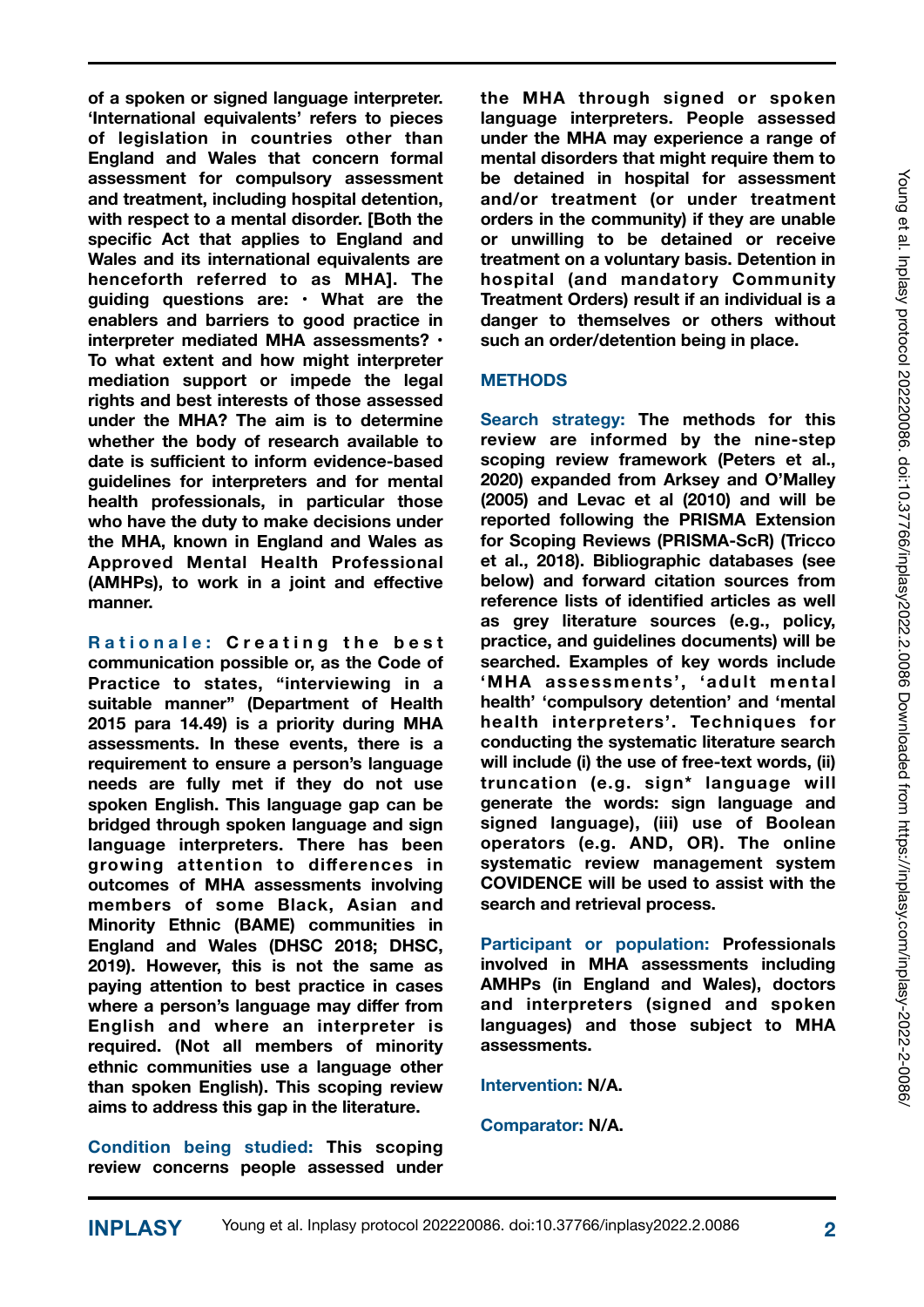**Study designs to be included: Quantitative, qualitative and mixed methods empirical studies that address the subject of interpreter-mediated MHA assessments and meet the inclusion criteria.** 

**Eligibility criteria: Inclusion criteria: 1. Item focuses on aspects related to the Mental Health Act (1983) or its international equivalents. 2. Item includes information or data on the following professional roles: Approved Mental Health Professionals (AMHPs) conducting MHA assessments, interpreters/translators, cultural advocates, language concordant professionals (and their international equivalent professional designations).3. Date range for item publication: 1980 - 2022 inclusive. 4. Items published in any of the languages of the multilingual investigator team namely: English, Spanish, French, BSL (British Sign Language), ASL (American Sign Language), International Sign, Dutch or German.5. Item concerns some aspects of interpreting within a formal mental health assessment, encompassing both signed and spoken language interpreting. 6. Item discusses interprofessional working dynamics**  between interpreters and other **professionals (prioritising health and/or social care workers).7. Item is primary research including scholarly journal publications, book chapters, books and similar.8. Item is grey literature including reports, policy, legislation, professional guidance, regulatory/government reports, pre-prints, newsletters, and bulletins and similar.Exclusion criteria: 1. Item focuses primarily on discourse analytical or wider linguistic aspects of interpreting and translation with no direct link to issues around mental health assessment. 2. Item involves linguistically or culturally diverse p o p u l a t i o n s w i t h n o n e e d o f**  communication support including **interpreting.3. Item falls outside of publication date range (1980-2022 inclusive). 4. Item focuses on a mental health environment with no overlapping aims with/direct relevance to MHA assessments.** 

**Information sources: Research data bases: PubMed – National Library of Medicine,**  **ASSIA: Applied Social Sciences Index and Abstracts, APA (American Psychological Association), PsycInfo, Web of science (Clarivate), CINAHL (nursing/allied health), Social care online (SCIE), Scopus (Elsevier), EThOS – e-theses online service. Online indices of specific journals where publications on this topic were likely to be placed. For example: British Journal of Social Work, Health and Social Care in the Community, Translation and Interpreting Studies, Interpreting: Research & Practice in Interpreting; Interpreting and Society; Communication & Medicine. Subjectspecific publisher websites using the key terms listed in the search strategy in order to capture book chapters. Grey literature sources including profession-specific guidelines and governmental policy and legal statutes. Pre-existing professional and research knowledge from the authorship team who had professional experience as working AMHPs or predecessors Approved Social Workers (ASW) or as interpreters (spoken or signed languages) as well as cross-disciplinary academic knowledge.** 

**Main outcome(s): Any report concerning mediated assessment through interpreters under the MHA will be included. The exploration and identification of challenges and good practice will result. A brief appraisal of the quality of evidence and evidence gaps will be summarised.** 

**Additional outcome(s): None.** 

**Data management: Study selection follows a two stage process: (i) title and abstract screening will be carried out by two people, one from a mental health social work background, one from an interpreting background and which results in a yes/no/ maybe conclusion applied to each item. Those designated 'maybe', or where there is a conflict of opinion between the two reviewers, will then be subjected to a discussion between reviewers to reach a consensus of yes or no; (ii) full text screening, by two reviewers from mental health social work and interpreting backgrounds resulting in a yes/no designation. A third reviewer will be used to**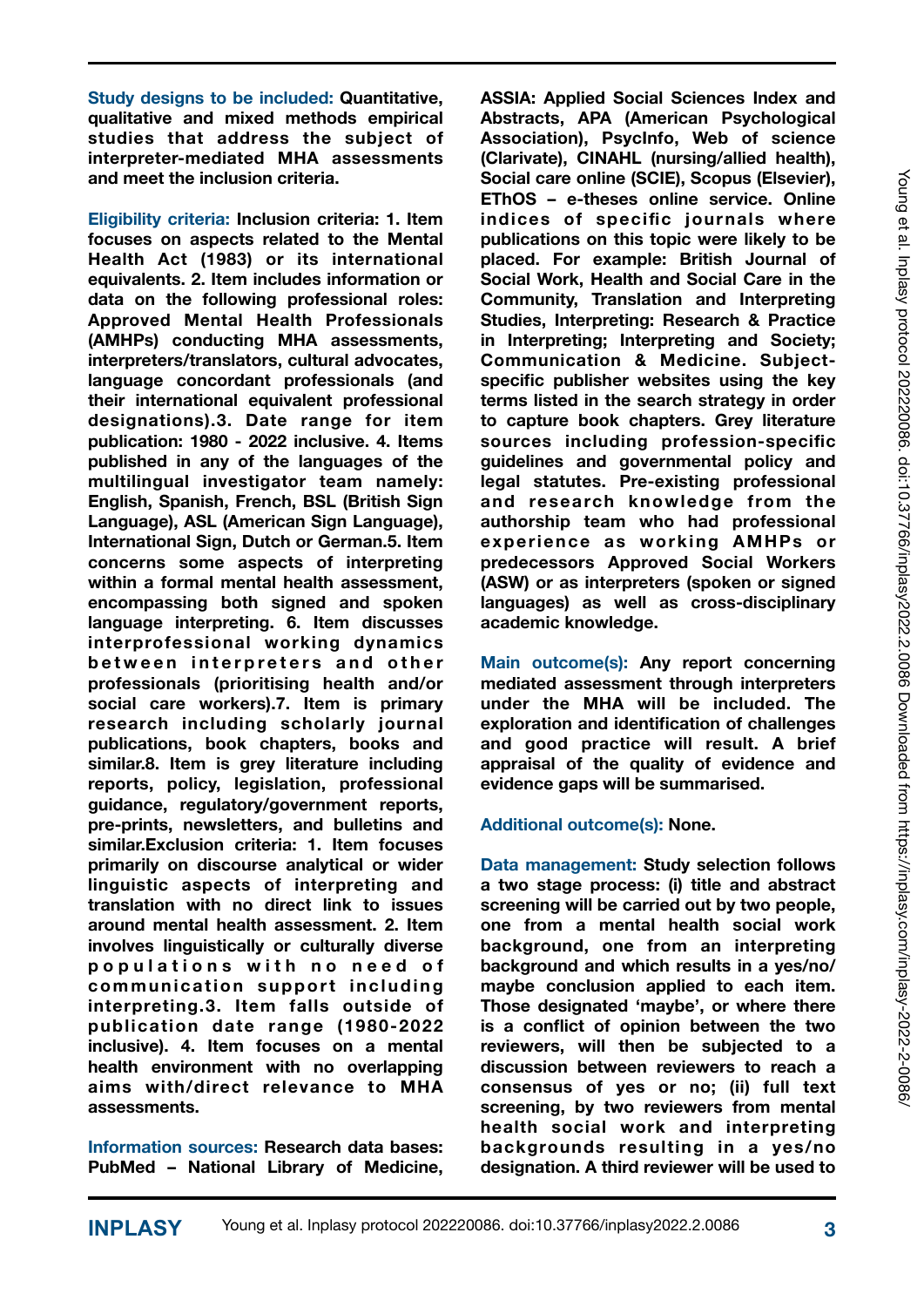**resolve any conflicts. At both stages in the screening process the inclusion/exclusion criteria will be applied. Reasons for exclusion at either stage of study selection will be recorded. All items will be held in full text version within COVIDENCE. Relevant data from each selected study at stage (ii) screening will be extracted and charted using the COVIDENCE data charting tool. For studies generating primary data, descriptive data to be recorded will include year of publication, location, research design, methods, analytical approach, participant characteristics, setting, interventions (if any), comparison group (if any). Outcome data to be recorded will include results of quantitative and qualitative analyses, triangulated data (if any), comparative data analysis with other studies or official records (if any). For studies involving secondary data analysis, main outcome data and synthesis of findings will be recorded along with number of studies screened, approach to meta-analysis/ synthesis/ review, inclusion/ exclusion criteria. For items from grey literature including policy, guidelines and statutory instruments, descriptive data to be recorded will include details of the jurisdictions to which the item applies, the purpose/ intent of the document, the date and origin of its publication, contents considered relevant, specific data cited relevant to the review.** 

### **Quality assessment / Risk of bias analysis:**

**A quality assessment review will be applied to items of primary data using the Crowe Critical Appraisal Tool (CCAT) which has been validated for quantitative and qualitative study designs (Crowe, Sheppard & Campbell, 2011). No formal quality assessment tool will be used for items of secondary data analysis or grey literature.** 

**Strategy of data synthesis: A narrative synthesis will be presented following a thematic structure generated by the evidence in the items reviewed and in line with the aims and objectives of the scoping review.** 

**Subgroup analysis: As this is a scoping review, there is no plan for subgroup analysis.** 

**Sensitivity analysis: As this is a scoping review, there is no plan for sensitivity analysis.** 

Language: The review includes **publications in any of the languages of the multilingual investigator team: English, Spanish, French, BSL, ASL, International Sign, Dutch or German.**

**Country(ies) involved: United Kingdom.** 

**References: Arksey H., O'Malley L. (2005) Scoping studies: towards a methodological framework, International Journal of Social Research Methodology, 8:1, 19-32, DOI: 10.1080/1364557032000119616;** 

**DHSC (2015). Mental Health Act 1983: Code**  of Practice. https://www.gov.uk/ **[government/publications/code-of-practice](https://www.gov.uk/government/publications/code-of-practice-mental-health-act-1983)[mental-health-act-1983](https://www.gov.uk/government/publications/code-of-practice-mental-health-act-1983);** 

**DHSC (2018). Modernising the Mental Health Act: Increasing choice, reducing**  compulsion. Final report of the **Independent Review of the Mental Health Act 1983. [https://www.gov.uk/government/](https://www.gov.uk/government/publications/modernising-the-mental-health-act-final-report-from-the-independent-review) [publications/modernising-the-mental](https://www.gov.uk/government/publications/modernising-the-mental-health-act-final-report-from-the-independent-review)health-act- fi nal-report-from-the[independent-review;](https://www.gov.uk/government/publications/modernising-the-mental-health-act-final-report-from-the-independent-review)** 

**DHSC (2019). Independent Review of the Mental Health Act 1983: supporting documents.[https://](https://assets.publishing.service.gov.uk/government/uploads/system/uploads/attachment_data/file/778898/Independent_Review_of_the_Mental_Health_Act_1983_-_supporting_documents.pdf) assets.publishing.service.gov.uk/ [government/uploads/system/uploads/](https://assets.publishing.service.gov.uk/government/uploads/system/uploads/attachment_data/file/778898/Independent_Review_of_the_Mental_Health_Act_1983_-_supporting_documents.pdf) attachment\_data/ fi le/778898/ Independent\_Review\_of\_the\_Mental\_Health [\\_Act\\_1983\\_-\\_supporting\\_documents.pdf](https://assets.publishing.service.gov.uk/government/uploads/system/uploads/attachment_data/file/778898/Independent_Review_of_the_Mental_Health_Act_1983_-_supporting_documents.pdf); Levac, D., Colquhoun, H. & O'Brien, K.K. (2010). Scoping studies: advancing the methodology. Implementation Sci 5, 69 <https://doi.org/10.1186/1748-5908-5-69>;** 

**Peters MDJ, Marnie C, Tricco AC, Pollock D, Munn Z, Alexander L, McInerney P, Godfrey CM, Khalil H. (2020). Updated methodological guidance for the conduct of scoping reviews. JBI Evid Synth. 1 8 ( 1 0 ) : 2 1 1 9 - 2 1 2 6 . d o i : 1 0 . 1 1 1 2 4 / JBIES-20-00167;** 

**Tricco AC, Lillie E, Zarin W, O'Brien KK, Colquhoun H, Levac D, Moher D, Peters**